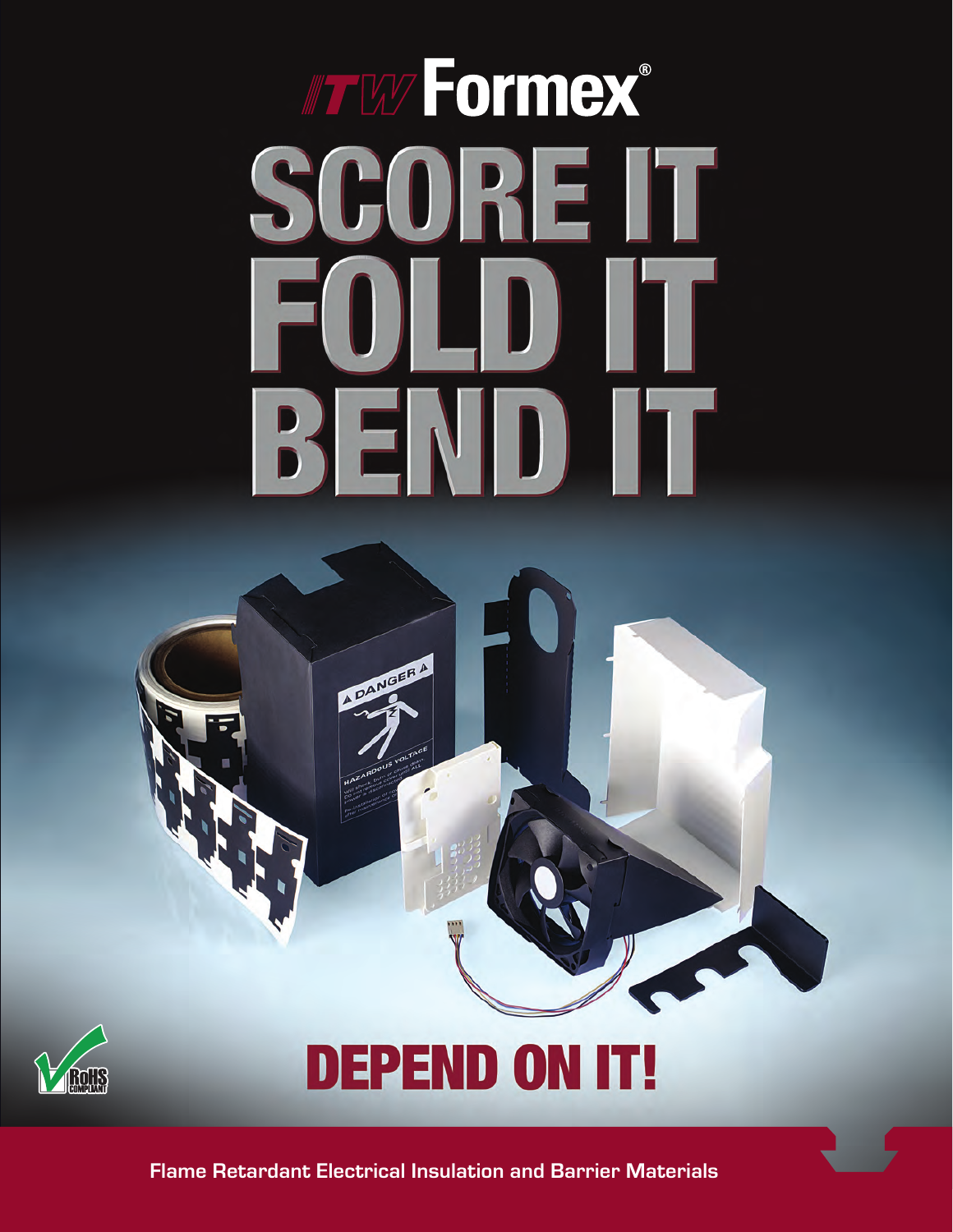# Formex™ Flame Retardant Electrical Insulation Materials

- **Score and Fold to Fabricate Economical 3-Dimensional Parts**
- **Fold Repeatedly Without Cracking or Splitting**
- **High Dielectric Breakdown Strength**
- **UL 94 V-0 Flame Class; RoHS Compliant**
- **Non-hygroscopic; Superior Chemical Resistance**

ITW Formex® flame retardant materials provide superior electrical insulation in industrial and consumer electronic equipment. The material is available in rolls, sheets and panels and can be easily fabricated into a wide range of shapes.

No other flame retardant, electrical insulating material can match the flexibility and performance of Formex<sup>™</sup> for cost-effective fabricated parts. Formex<sup>™</sup> has successfully replaced a variety of electrical papers, thermoplastic materials, and injected molded parts.



**INSULATION** Outstanding dielectric strength

properties.

Patented materials are easily fabricated to provide low-cost solutions.

Formex<sup>™</sup>GS grade available for static sensitive applications.

May be used as a substrate with metal lamination for EMI/RFI shielding.



**BARRIER**

Formex<sup> $M$ </sup> materials offer superior protection due to high dielectric strength, physical strength and flexibility.

Supplied in rolls or sheets that can be printed and will accept adhesives.

Formex's unique material properties meet global standards for flame retardancy and provide superior chemical resistance.

![](_page_1_Picture_18.jpeg)

**FUNCTIONAL PARTS**

Formex<sup>™</sup> materials provide new and unique options for the design and construction of low-cost internal mechanical components.

Fabricated internal parts, such as air flow baffles and wire harness organizers, are commonly used as cost-effective replacements for plastic injection molded or sheet metal components.

Extruded Sheets – 0.005 to 0.062 in. thick (0.127 to 1.57mm) Superior dielectric strength Continuous use temperature to 115°C

#### **Formex™**

Flame retardant Continuos use temperature to 125°C

#### **Formex™ Formex<sup>™</sup> GK Formex™ GS**

ESD Protection Flame Retardant

#### **GL Formex™** N3

Halogen Free Flame Retardant Multi-Layer Polycarbonate Sheet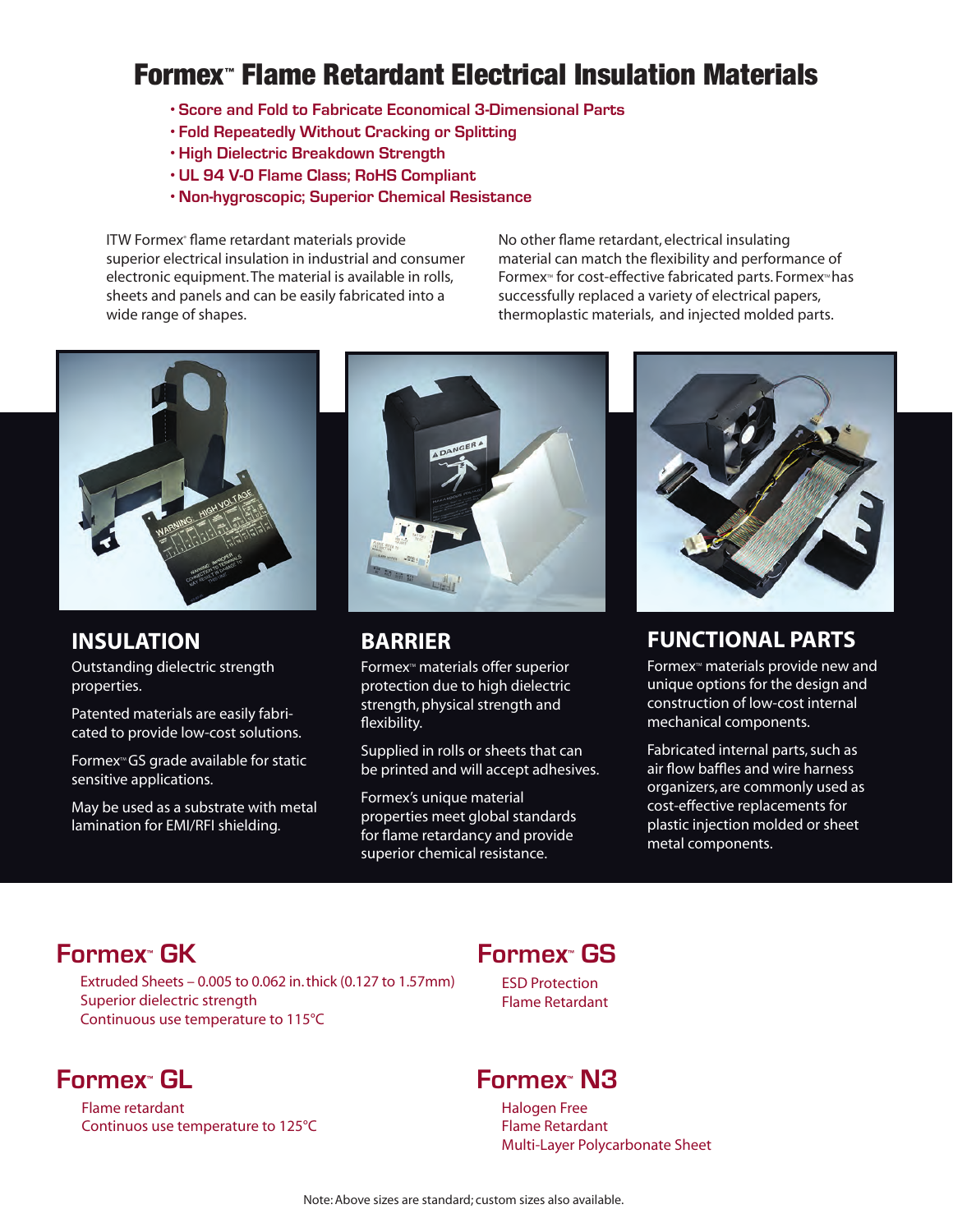![](_page_2_Picture_0.jpeg)

#### **Markets**

ITW Formex® is a cost-effective UL 94 V-0 flame retardant electrical insulator in:

- Computers and computer peripherals
- Conventional and uninterruptible power supplies
- Electrical and power distribution systems
- Telecommunications equipment
- Medical equipment
- Automotive components
- Consumer products
- Lighting
- TVs and appliances
- 

![](_page_2_Picture_13.jpeg)

#### **Processing Methods**

**Die Cutting** Including steel rule, engraved, rotary and male/female dies.

- **Laser or Water Jet Cutting** Advancements in technology provide rapid prototyping as well as high-speed production.
- **Heat Forming** Low-cost tooling and a simple process combine to produce parts with permanently formed angles.

**Thermoforming** Produces complex, rigid, three-dimensional shapes.

**Machining** Materials are easily fabricated with conventional machining techniques.

### **Additional Processing**

- **Marking** Materials may be embossed or printed to display product identification, part numbers, safety messages or technical information.
- **Lamination** Laminating with aluminum or copper foil provides EMI/RFI shielding.

Adhesives Formex<sup>®</sup> readily accepts adhesives for various applications.

- Welding Formex<sup>®</sup> can be bonded to itself using conventional plastic welding techniques.
- **Joinery Methods** Parts can be easily designed to incorporate a number of joining and fastening methods, often eliminating external fasteners.

# **PRODUCT ADVANTAGES & BENEFITS**

![](_page_2_Picture_27.jpeg)

**UL 94 V-0 Flame Class Rating** Meets global safety standards

![](_page_2_Picture_29.jpeg)

**Chemical Resistance** Maintains mechanical/electrical properties

![](_page_2_Picture_31.jpeg)

**Superior Dielectric Breakdown Strength**  Shields electronics from electric surge

![](_page_2_Picture_33.jpeg)

![](_page_2_Picture_34.jpeg)

#### **Cost Effective** Lower overall part cost with thinner materials

![](_page_2_Picture_36.jpeg)

**Static Dissipative** (Formex™ GS) Dissipates static electrical charge to a ground